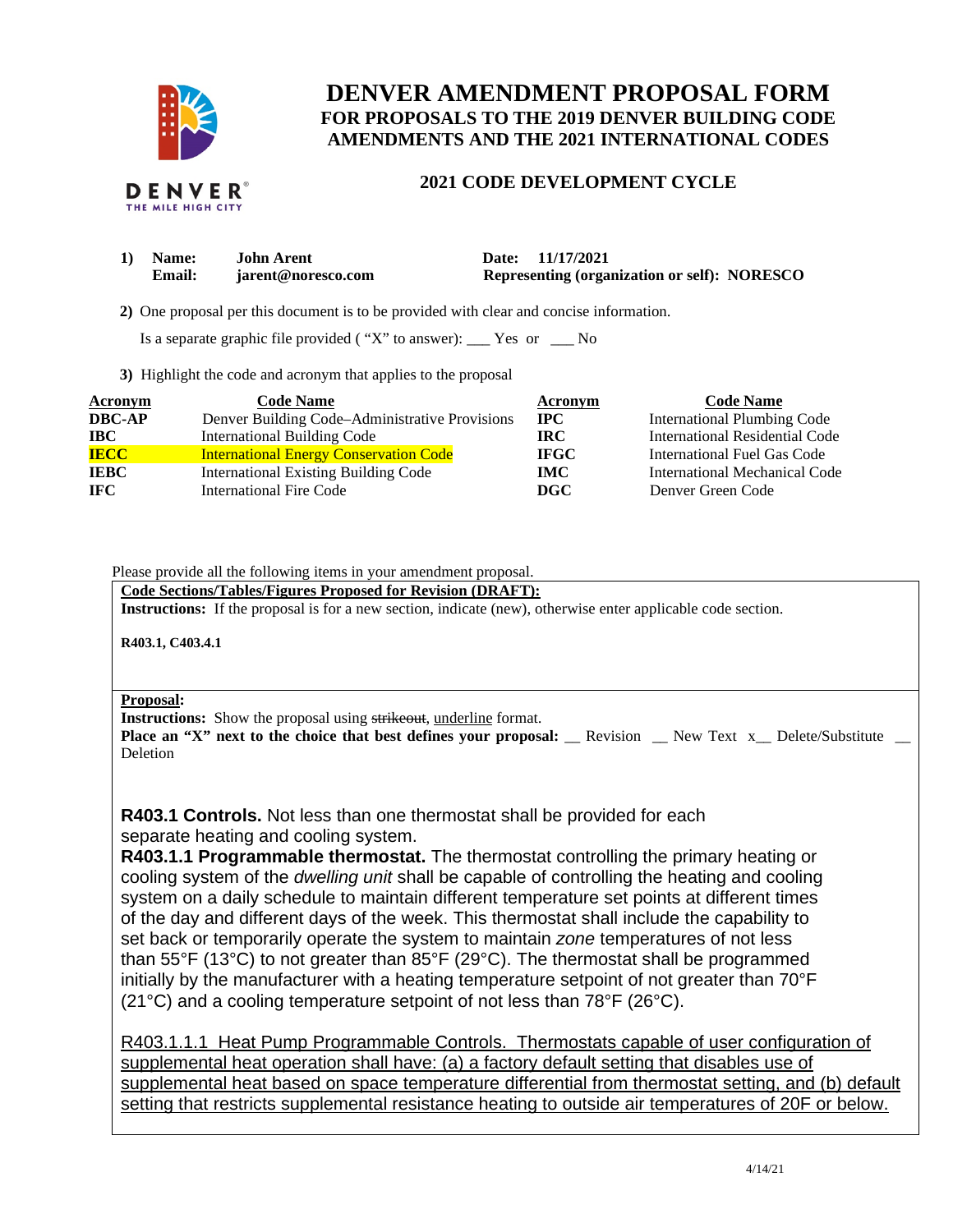## **C403.4.1 Thermostatic controls.** The supply of heating and cooling

energy to each *zone* shall be controlled by individual thermostatic controls capable of responding to temperature within the *zone*. Where humidification or dehumidification or both is provided, not fewer than one humidity control device shall be provided for each humidity control system.

**Exception:** Independent perimeter systems that are designed to offset only building envelope heat losses, gains or both serving one or more perimeter *zones* also served by an interior system provided that both of the following conditions are met:

1. The perimeter system includes not fewer than one thermostatic control *zone*  for each building exposure having exterior walls facing only one orientation (within ±45 degrees) (0.8 rad) for more than 50 contiguous feet (15 240 mm). 2. The perimeter system heating and cooling supply is controlled by

thermostats located within the *zones* served by the system.

C403.4.1.1 Heat Pump Programmable Controls. Thermostats capable of user configuration of supplemental heat operation shall have: (a) a factory default setting that disables use of supplemental heat based on space temperature differential from thermostat setting, and (b) default setting that restricts supplemental resistance heating to outside air temperatures of 20F or below.

### **Supporting Information:**

All proposals must include a written explanation and justification as to how they address physical, environmental, and/or customary characteristics that are specific to the City and County of Denver. The following questions must be answered for a proposal to be considered.

- Purpose: What does your proposal achieve?
- Reason: Why is your proposal necessary?
- Substantiation: Why is your proposal valid? (i.e. technical justification)

**Purpose:** Split and packaged heat pumps can be connected to smart thermostats that provide a wide variety of control options. Limiting operation of supplemental electric resistance heat will reduce energy use during winter months. The measure will also lower peak demand during winter months, where electricity consumption is expected to rise due to electrification.

**Reason:** many thermostats used with split systems, particularly those in multifamily and hotel spaces, have a wide variety of control settings to address user comfort. The ecobee thermostat, for instance, has a setting that enables supplemental electric resistance heat whenever the space temperature is more than 2F (adjustable) below the thermostat setting. Therefore, if a tenant or occupant returns and pushes the thermostat setting very warm to instantly enable heating, supplemental resistance heating will turn on. This is a common configuration for hotel split and packaged terminal heat pumps, to provide an "instant boost" of heat to maximize comfort. As a result, the units can use wasteful resistance heating even when it is quite mild outside.

**Substantiation:** Thermostat manufacturers can easily adjust default settings on thermostats to address these issues. Users are not likely to adjust the settings. For a more aggressive approach, supplemental resistance heating can be disabled altogether above outside air temperatures of 35-40F. Some guests and occupants used to gas heating may feel that the heating supply air isn't hot enough, if the 90-95F supply air is not as warm as they are used to, and close to skin temperature.

A recent commissioning site visit to a newly constructed multi-family apartment building in Oakland, California confirmed that this is an issue with heat pump control settings.

**Bibliography and Access to Materials** (as needed when substantiating material is associated with the amendment proposal):

Kramer, Hannah et. al. 2020. Building Analytics and Monitoring-based Commissioning: Industry Practice, Costs, and Savings, Lawrence Berkeley National Laboratory, March 2020.

2019 Title 24 Building Efficiency Standards, California Energy Commission.

2017 Pacific Gas & Electric Company. Economizer Fault Detection and Diagnostics (FDD) for Built-Up Air Handlers – Final Report, August 2017. https://title24stakeholders.com/wp-content/uploads/2016/11/203A5B1.pdf